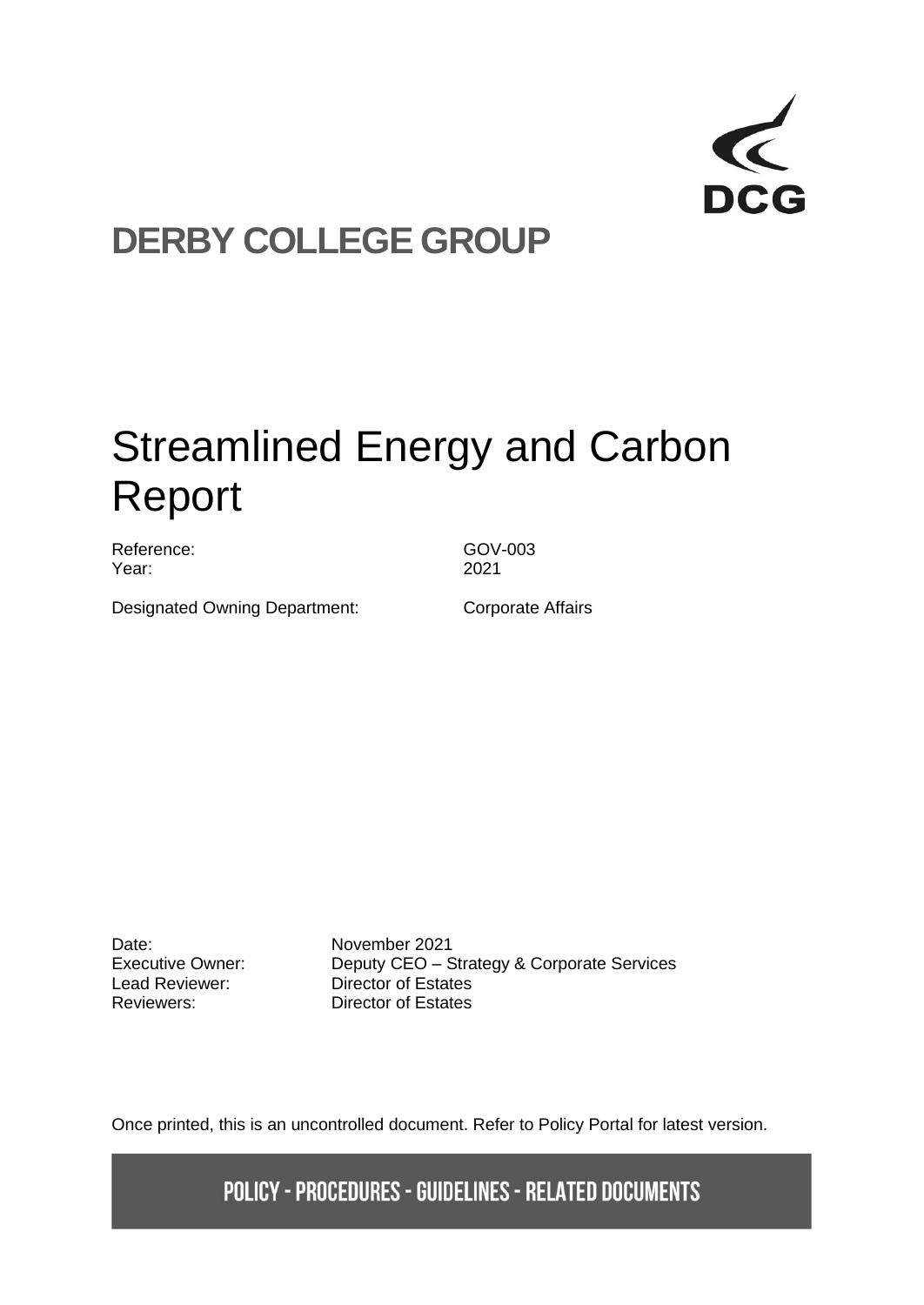#### **Introduction**

In line with the Guidance for Streamlined Energy and Carbon reporting, as set out in the College Accounts Direction, Derby College Group (DCG) can report the figures as below, calculated and based on UK Government GHG factors for company reporting. (The corresponding period of report spans two calendar years; thus, the appropriate conversion factors have been used unless stated otherwise for the respective months Aug – Dec 20 and  $Jan - July 21$ ).

The emissions reported correspond with the highlighted period of 1<sup>st</sup> August 2020 -31<sup>st</sup> July 2021 from leased and controlled assets for which DCG is responsible. Emissions have been calculated and reported in accordance with their individual scope and classification resulting predominantly from acting as supporting infrastructure for the delivery of the group's core activities of teaching and learning, with a small contribution which could be deemed applicable to commercial activity. In circumstances where recorded data is not available a justifiable method of estimation has been applied based on the context of use and end user knowledge. Calculations and output methodology has also been incorporated where DCG is actively responsible for the consumption of the energy (and as such for the reporting of it), this is currently attributable to a landlord / tenant arrangement for the occupancy of property referred to as the "Johnson Building", where residence is based upon a long-term leasehold agreement - 2009-2029.

Transport fuel expressed as energy consumption and highlighted as kWh output refers to a calculated contribution from in house fleet vehicles, where known engine capacity, recorded mileage and estimated use has been used.

A noticeable reduction in the calculated emissions (metric tonnes) for the Colleges fleet vehicle has been recorded for this period of time to which data utilised and approximated can be caveated by the much-reduced use of the College vehicles due to the implementation of protocols associated with Covid management. Following a re - assessment of guidance vehicles were later released for general use as of 01.08.21

Scope 3 emissions (business travel) calculated in metric tons of  $CO<sub>2</sub>e$  have been based on an overall mileage figure taken from staff mileage claims paid within the qualifying period using the appropriate conversion figure for a large diesel engine car as directed in the 2021 guidelines only. Similarly to in house vehicle usage, a mixed mode of operation for the relevant staff has resulted in a much reduced claims figure being calculated.

Future submissions will allow prior year equivalent figures to be disclosed for comparison

#### **Group Progress**

The Group continues to work with appointed energy consultant Dukefield Energy (UPG) providing service and validation of the Colleges main utility consumption and contractual obligations. A three-year carbon plan is regularly reviewed in, lieu of the annual investment and allocation of capital to works identified. Although the college remained as proactive as possible during the closure periods associated with CV management, only very small internally funded incremental gains have been achieved in comparison to the previous reporting year, mainly attributable to the continued installation associated with LED lighting.

Government funding received as a result of the Further Education Data College survey allowed larger capital investment to a number of College properties resulting in Fabric upgrade, Window and Door replacement and comprehensive external envelope upgrades to help achieve improved heat retention and losses to the environment. Identified below are the works completed in conjunction with this funding